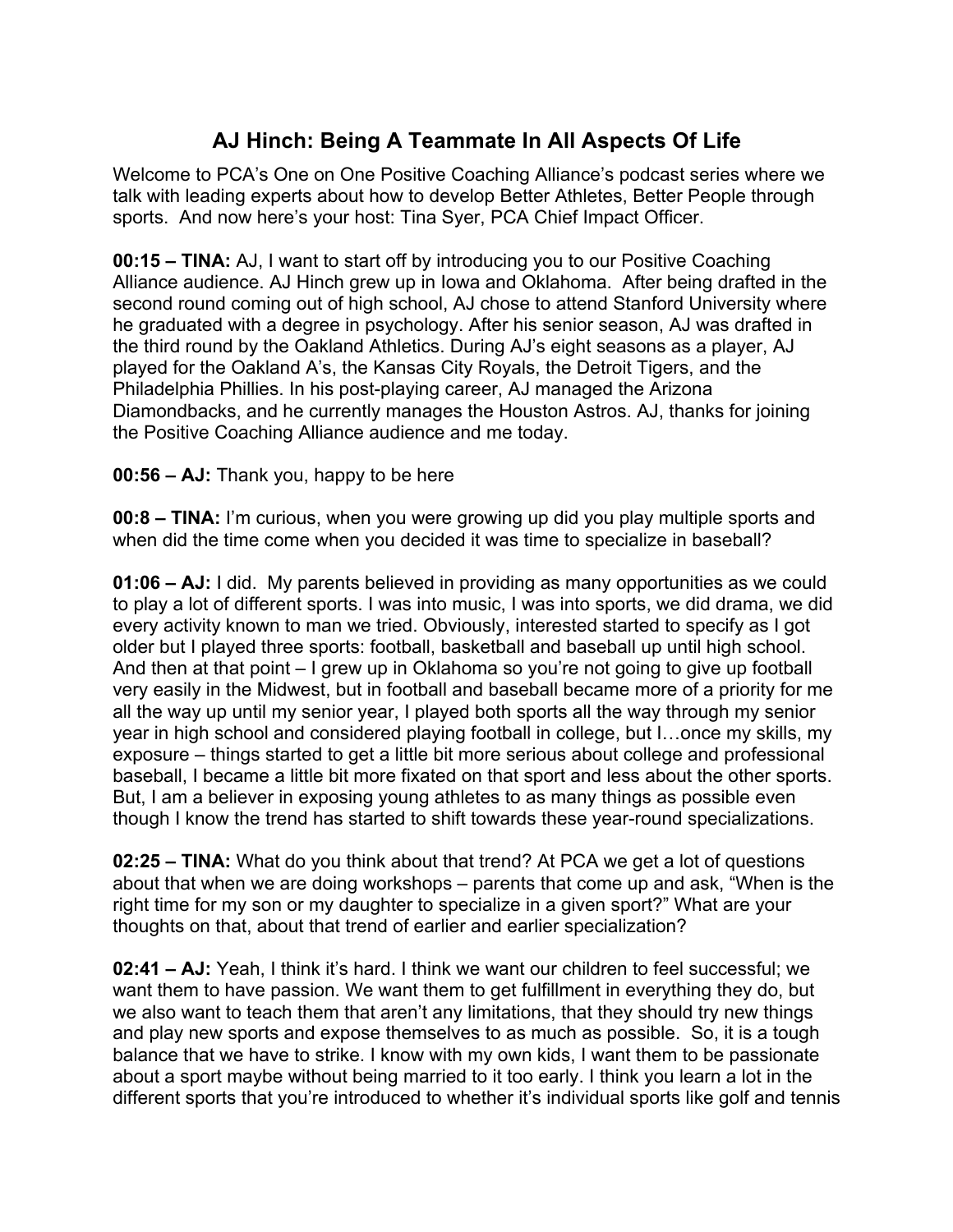or team sports like soccer and basketball, and football, baseball – those are all questions…I think you have to know your child. You have to know their strengths and weaknesses. When there's an overwhelming passion for something, I certainly wouldn't want to stunt that, but, at the same time, you can't force our own desires and our own thoughts about our kids onto those kids. If they don't love the sport; if they don't love the practice part of the sport; if they're not driven to be the best that they can be then we're probably doing them a disservice by limiting them.

**03:55 – TINA:** Yup. Yup. AJ, I know you've got two daughters who are now 13 and 11. I'm curious when you think about the kind of coach that you hope they have whether that's in tennis or soccer or another sport., what do you view as the perfect youth sports coach that you'd like working with your kids?

**04:12 – AJ:** I like the coaches that – I like positive coaches, but I like constructive coaches. A lot of times when we talk about positive influences in our kids' lives in coaching… it's not always about giving them the pat on the back. It is about being constructive, about challenging their mind, their body, their athletic ability, things like that. It's finding the right influence that balances like a competitive spirit with some positivity with also pushing our kids to handle failure, to deal with adversity, to fight for their playing time a little bit in various sports. More than anything, if I was going to describe the coach that I want, I want a fair, balanced coach that has best interest of my kids and other kids at the forefront of their mind.

**05:11 – TINA:** When you look back on your career, you've had the opportunity to play for so many different coaches, and I know, in particular, like you I was a Stanford undergraduate and you can't be at Stanford without knowing about Mark Marquess who's the baseball coach there going into his, unbelievably, his  $40<sup>th</sup>$  season. I'm curious, what it was like playing for him and what coaching lessons, lessons you've taken into managing, what you've taken from him? And, then, any other coaches in your history that you've either played for or even coached with that have really shaped the way that you manage.

**05:42 – AJ:** Sure. One of the best parts, I guess, of my career from my amateur days to my professional days has been being a journey-man traveling through four/five different organizations, I've had a number of jobs, managed a couple of places now. So, I've been around a lot of coaches. I've had different styles – I've had the old-school hardnosed, very, very difficult personality type of coach. I've had maybe the more positive, feel-good coach. I've had somewhere in-between. Mark Marquess is a huge influence in my life. He became a second father figure for me at a time where I really needed it in my college days. For him to last 40 years, one lesson you learn from him is how coaches evolve over time. I've always said to myself, when I embark into coaching department and managing a major league team, "if I'm managing the same way 10 years from now that I'm managing today than I've probably not evolved enough. I've probably not learned enough; probably not investigated on better ways and more efficient ways to reach players enough." I think Mark Marquess has done a good job of evolving over the years while keeping his core principles in his traditions in sort of old-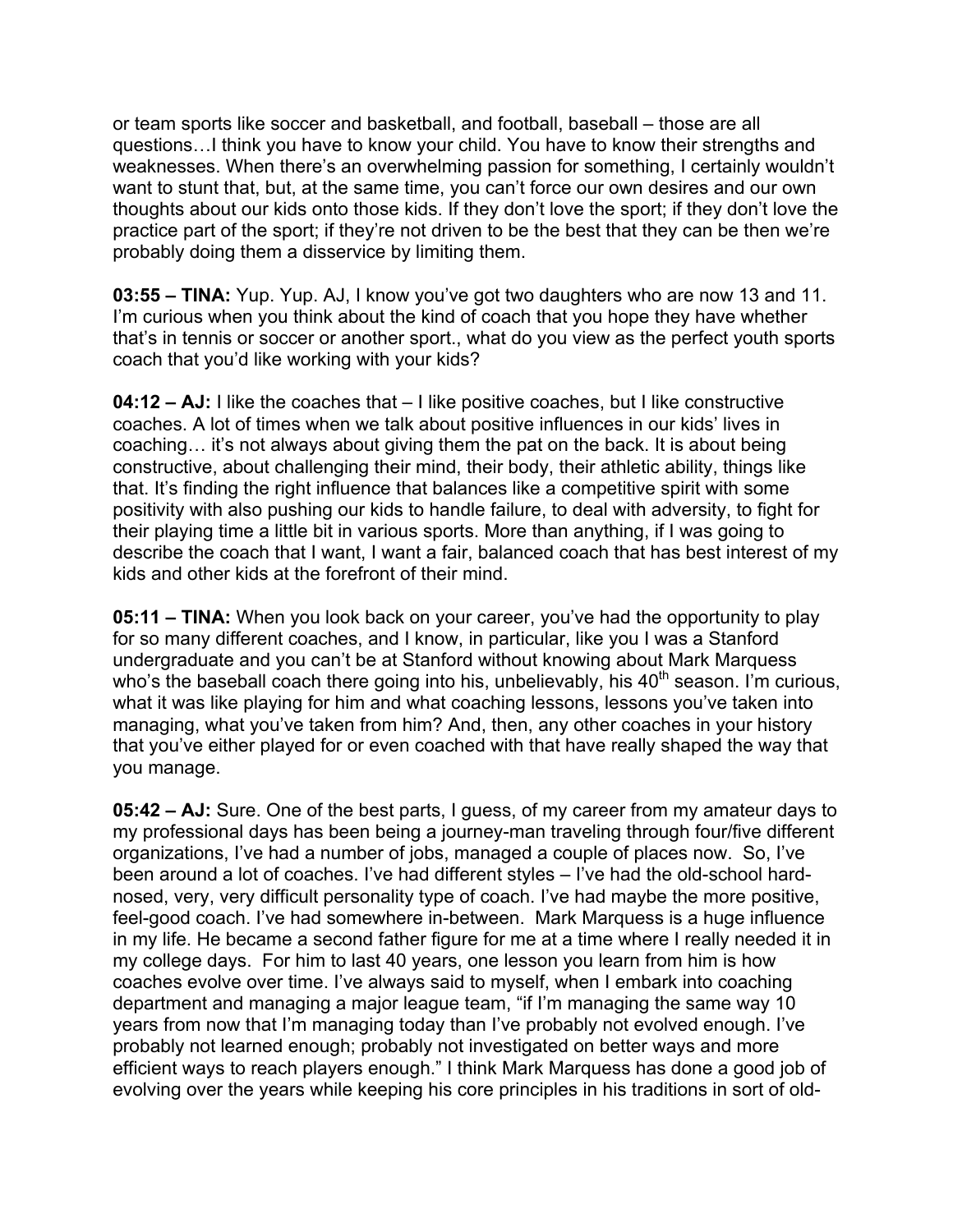school mentality intact. He hasn't sold out his integrity for the sake of new ways of doing things. If you can strike that balance you can last a long time in our sports. When I think back on positive influences for me that have touched my career, there aren't all one flavor. They aren't just the guys that made me feel good. They aren't just guys that gave me constructive criticism. They are a blend of all of that, that challenge me in different ways. They found different ways to tap into my intelligence, to tap into my athleticism, to tap into my fear of failure, to tap into my drive to be excellent. Those – I think of Charlie Manuel, I think of Gene Lamont. I had Tony Peña in Kansas City who English was his second language and he found a way to reach me. Art Howe was my first manager in baseball and he was like the fatherly figure – I didn't want to disappoint him so I tried harder and worked harder to try to appease him like you would a parent. I think those different entities in these men who touched my career – I always felt like I've taken something away from these coaches that I can apply to how I reach players here with the Houston Astros. I have a group of Venezuelan players, I have a Cuban player, I have some kids from the inner city, I have kids who grew up in more prestigious neighborhoods throughout the country – I've got to find a way to reach every one of those guys so I tap into different people that touched my life.

**08:40 – TINA:** I wanted to ask you – you got your first opportunity to manage when you were only 34 years old which is pretty incredible to be managing at that level at that age – and now, seven years later, how would you say you've evolved as a manager from when you first took the reins of the Diamondbacks at age 34 now to your time with the Astros? How has your management changed and how have you evolved?

**09:04 – AJ:** Well, at 34 I probably didn't know what I didn't know. I'd learned over time, you know, at 34 years old – similar to how I'm reaching the teenage years with my kids and they sort of know everything right now; they've learned life already, they've got it all figured out – I was probably that guy as a 34 year old manager because I – you so desperately want to show them – the players, and the media, and the fans – how much you know, how much of a baseball expert you are. You lose the leadership component of how to delegate and how to impact different players. For me, I'd learned a lot about myself and what I needed to do, some of my blind spots in how to be an effective leader by trying and failing at 34 years old. I didn't do everything wrong as a 34 year old manager. I had a lot of good things going as well, but you're taught a lot of lessons through the professional ranks when you get a job like that. So, for me, I think the understanding of the difference between leadership and, maybe, being a teammate. I gave a – I built this one speech up once when I was a 34 year old manager and my message to them was they needed me more as a teammate than they needed me as a manager. Looking back at that speech that I gave when we had lost three or four games straight and we were in the heat of the battle of the National League West, I realize what I was telling them was more about me: I wanted to be their teammate more than I wanted to be their leader. **[TINA:** That's interesting.] That wasn't an effective way of getting the most out of them. I think one of the attributes of a coach at any level, be it amateur or professional, the highest level where we're at, Olympic coaches when I played in the Olympics, your job is to get the most out of your players for them not for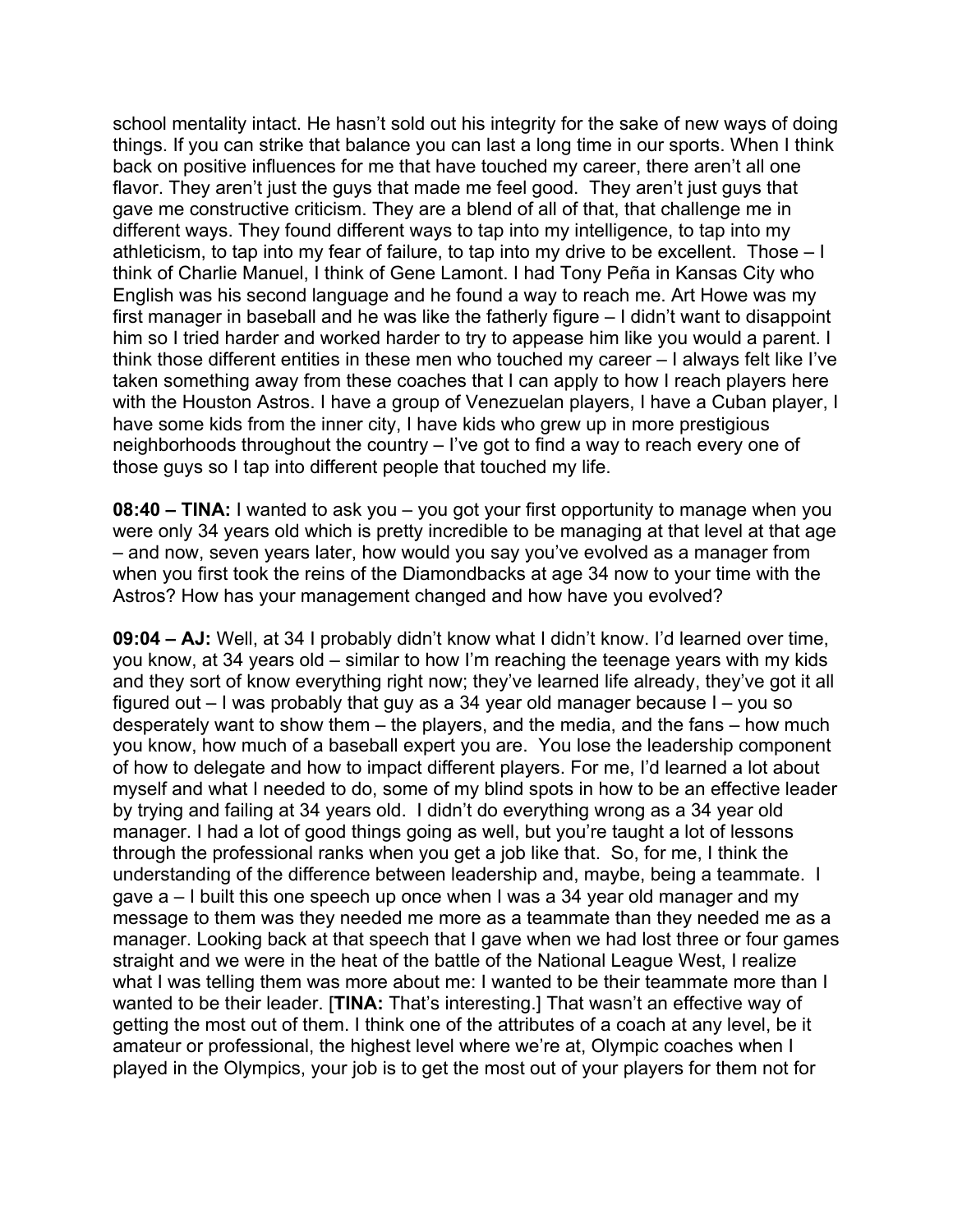you. That lesson is learned through experience, through trial and error and, ultimately, through selflessness when you're bestowed the responsibility of being a coach.

**11:10 – TINA:** AJ, I really like that: get the most out of players for them, not for you. Certainly at the high school and at the youth level a lot, the vast majority of these coaches are working with athletes who won't go pro and it won't be that baseball is their career. What are those things that you think high school coaches, youth coaches are teaching their players that transcend the playing field? So, even when they're not playing baseball anymore, the lessons they learned that are going to help them in the workplace or in college or with their family later?

**11:43 – AJ:** No ques---I mean, they're life lessons that are hard to find anywhere other than the sporting venue. I think being a good teammate is helpful in marriage, being a good teammate is helpful in a work environment. I remember riding the buses when I was in the minor leagues and I found myself for the first time, I grew up in middle America, in Oklahoma, born in Iowa, raised in the Midwest and, for the first time, there were guys from Latin America that were on the back of the bus playing loud salsa music and they're speaking in their own native tongue. You know, you got to be a good teammate to understand the different cultures as a young player. I think that goes back to my days in high school when Chuck White who was one of my high school coaches in Midwest City, Oklahoma, was adamant about being a good teammate for all of us. We were going to be good teammates to one another; we don't have to be best friends, we don't have to hang out on the weekends, we don't have to go to prom together when we were in high school, but what we do have to do is be a good teammate if you're going to be on his team. Those lessons – I've worked in offices; I've worked in various capacities in life; I have a fantastic marriage of 15 years – those—being able to rely on somebody, being able to delegate to somebody, being able to ask for advice, ask for permission, have the greater good be the focus rather than, maybe, a selfish success story...those are things that when you're in youth sports, when you show up and wear a common uniform with nine or 10 or 12 or 15 other boys and girls, you learn that later when you're our age now and you've got a little bit of life experience under you, that being a teammate shows up in all aspects of life.

**13:36 – TINA:** Yup. Yup. Well, AJ, it's been really amazing to see what the Astros did this past season and the culture you're trying to shape there is really paying off also on the scoreboard. I'm curious if you could talk to our audience briefly about what is, if you had to describe that environment you're trying to create within your organization, what is that environment? Obviously, there's a link to performing well and why does that kind of environment you're trying to shape result in good play on the field?

**14:05 – AJ:** Well, I think two words that come to mind immediately are: culture and mindset. Culture for me, and this goes in any level of sports, is when you provide an environment where practice, pregame, the games are the most important parts of the day. Everybody is excited to show up and work to a common goal. That is a culture that people want to be a part of. I don't care if you're coaching eight-year-old little leaguers or if you're coaching 27 year old multimillionaires like I do. It is a culture where these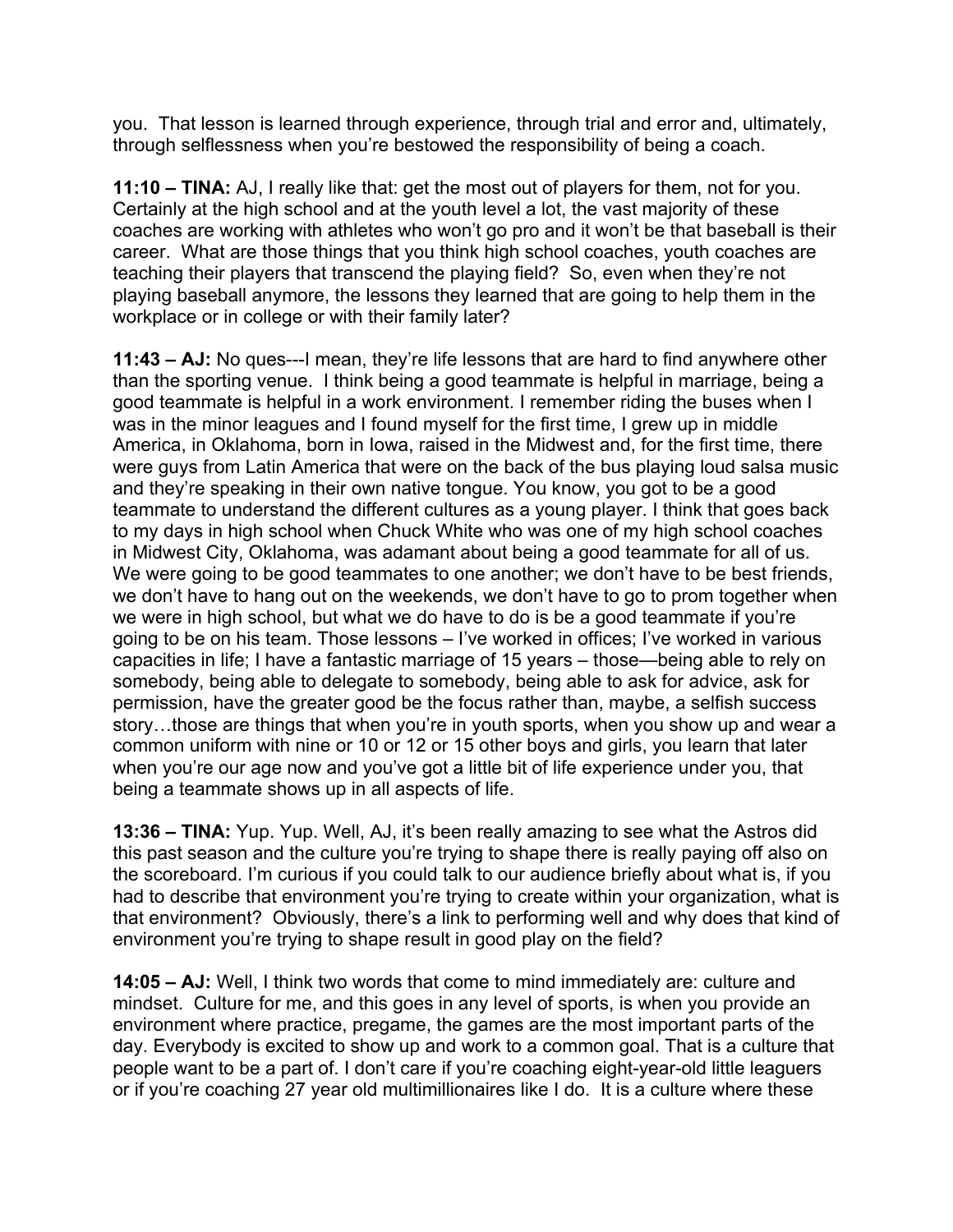guys, when they show up to the ballpark, they're excited to be here, they're openminded, they want to get better incrementally towards the common good of the team. That's a culture that stands the test of time over a 162 game season at the level that I'm at. The mindset part of it goes to the individual athlete. In our sport we have to find a way to individually push these guys within a team concept. That's hard because you want the guy to hit the ball to the right side with a runner on second in baseball to advance the runner. His batting average goes down but his run production goes up. Getting the right mindset for our players to compete, to try to win tonight's game is something that we were able to establish inside our clubhouse. When you're trying to reach athletes, they all adapt to that in different ways. I have Dallas Keuchel who's our best starting pitcher is an ultra-competitive, intense, wears a mouth guard, grinds his teeth, really focused kind of competitor reaching him is different than reaching a freespirited Jose Altuve – light hearted, doesn't love to be yelled at, doesn't really want to be pushed too hard but you got to push him enough. Those are personality traits to coach that I'm paid to tap into with the idea that my job is to unlock the key to every one of these men that gets the most out of them.

**16:22 – TINA:** Yeah, well, I was really excited to read some quotes from Carlos Correa who was recently named the AL Rookie of the Year, your shortstop. One of the things he said was when he first walked into your office, was first getting to know you, you told him, "Your best is going to be good enough for us." I'm curious if you can talk a little bit about coaching Carlos and the performance he had this season and that quote you had, "Your best is going to be good enough for us?"

**16:49 – AJ:** Carlos is a terrific athlete. He was 20 years old when he arrived on the national scene in the major leagues. I think one of things that I try to do with our guys is instill confidence in them. Belief goes a long way whether you're handling young athletes to older athletes. It's amazing how confidence wavers regardless of what athlete you're dealing with. Our job or my job as a coach was to instill that confidence in him. I believe in him before he believes in himself. I wanted to make sure that he understood that all we expected was his best and whatever his best is on any given night is good enough. I am a process-oriented type of guy. In baseball you have to be very, very careful not to focus too much on the results because a player can go out and go one for four and feel like a failure when in actuality his process was perfect throughout the night and he only got one hit. With Carlos, when he got to the big leagues and he had the accolades of being the number one pick, he had a lot of pressure on him, he was supposed to be the savior for our team; I wanted to make sure he understood the standards that I have for him which is to be his best. Whatever his best was, I was going to accept because I can't ask for anything more than that. I'm proud that – I read that quote, it was sent to me from our people here in Houston and I didn't know that it impacted him that much, I didn't know that he grabbed that out of a three or four or five minute meeting with him on shaking his hands and welcoming him to the big leagues – but I think it's a lesson for me to understand how much these players absorb from their leadership to instill that kind of belief from the beginning that his best is good enough—how can I ask for anything more than his best? That's all he can give.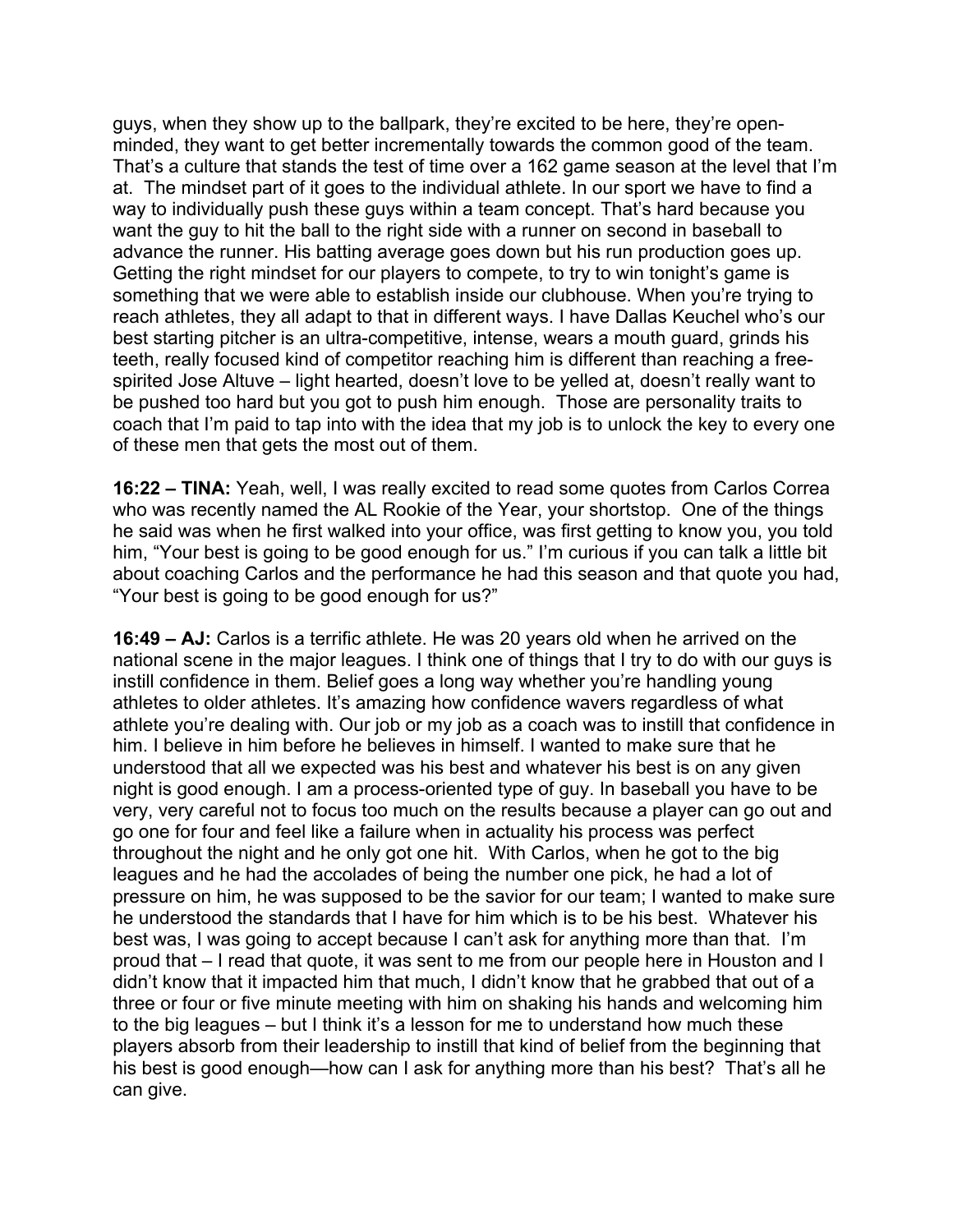**18:49 – TINA:** Yup, fantastic. One of the things – you talked about instilling confidence in players; I've certainly noticed that so many really successful major league managers were catchers. I'm here in the Bay Area and I look at Bruce Bochi and how successful he's been recently with the Giants and look at Joe Torre and Mike Matheny and you and…there's just so many where I'm starting to wonder if there's something about being a catcher and the way you see the game and the way you interact with your pitcher that it leads people later to be in that position of manager and leader. I'm hoping you can talk for a little bit about…rewind back to when you were a player and catcher – what did you do in that role to help your pitchers settle down and to get the best performance out of your pitchers?

**19:37 – AJ:** It is a trend that's sort of taken over our sport. You get an uptick when you interview for a job and you're an ex-catcher, I think you get grandfathered in to this idea that you're going to be the next Joe Torre or Mike Scioscia or, like you said, Bruce Bochi and I think part of it is we handle – as a catcher you handle all aspects of the game. It's something for a coach to have to learn – if you're a football coach and you were a quarterback, how much do you know about defensive line, linebackers, defensive back? Or if you were in soccer and you were a forward, how much do you know about goaltending or how much do you know about the defense part of the game? From the catching perspective, we have an advantage given that I was offensive players, we understand as defensive players, we understand and then handling pitchers – which is a critical element of being major league managers – we have those experiences on the mound when 50,000 fans at Yankee Stadium and you got a young pitcher and you have to visit them and it's a 2-0 count on Derek Jeter, I have experiences to pull back from my playing days saying…instilling belief, having a game plan, being a leader and again trying to believe in the pitcher before he believes in himself and having that conviction is very important. I think the way you handle pitchers is no different than the way you handle any athlete, which is you have to know them. You have to know what buttons to push. You have to know what kids can be pushed with aggressiveness, what players can be pushed with maybe a little bit of a massage; how many players can be pushed by ignoring them? Some guys, if you ignore them as a catcher you just pay no attention to them that fuels their fire as well. I think it speaks to trying to figure out what unlocks each of these guys to their optimum performance. With catchers, we have the most experience with that over the vast majority of the game. I think that's why opportunities are provided to us more often.

**21:50 – TINA:** Yup. I think one of the things about baseball, and you've mentioned it before, is that there is a lot of failure in baseball. Players who are able to deal with that failure… at Positive Coaching Alliance we talk about having a short memory or the ability to focus forward, not ruminate on a mistake. Were there things or tools that you used with pitchers? Maybe they gave up a hit or they gave up a walk and they're beating themselves up over it when you're going out to the mound. Are there tools you use as a manager or you used as a catcher to help a pitcher or any player sort of have a short memory and focus forward?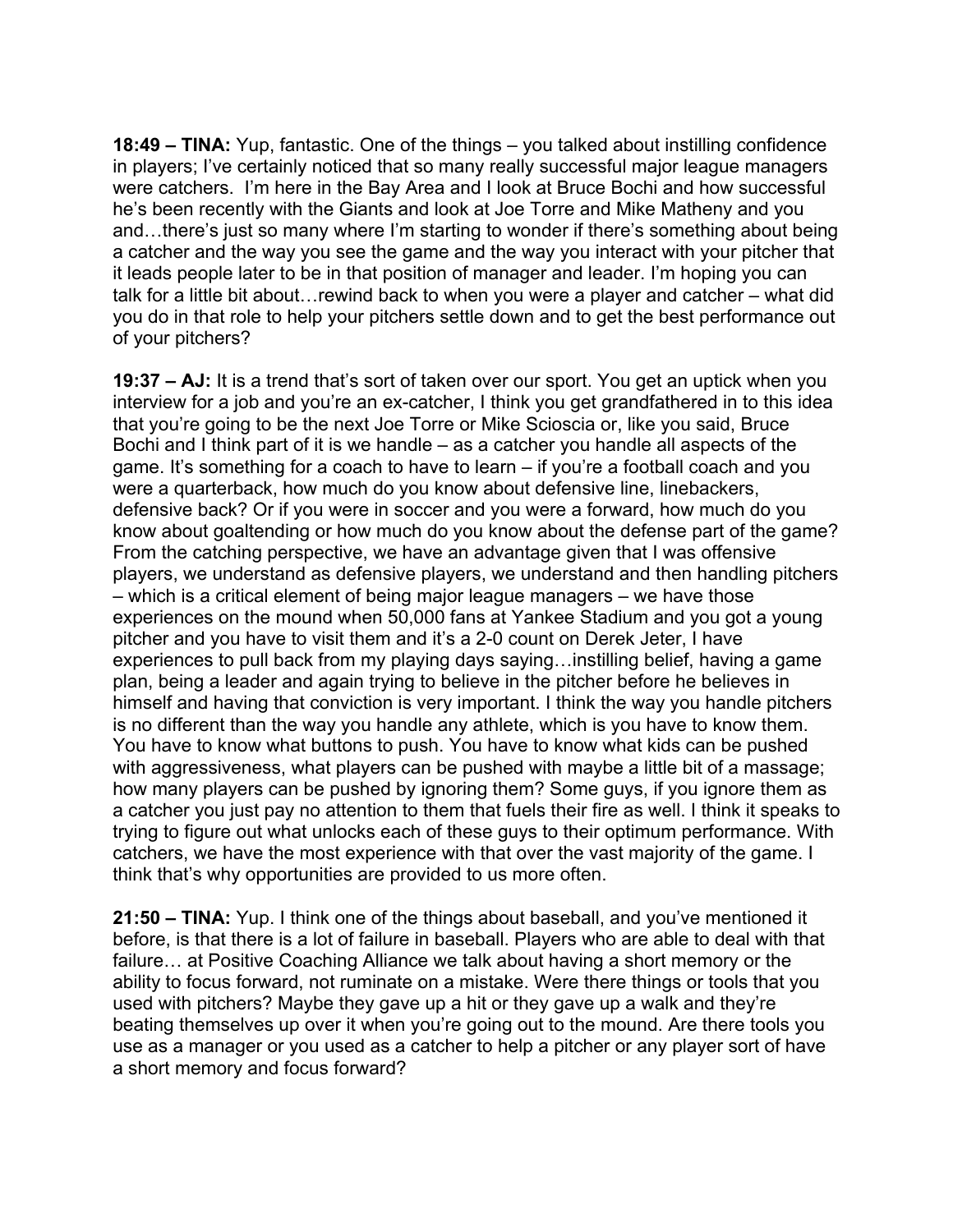**22:28 – AJ:** One thing that I know is very important, I think, distinction and I'm not sure side of the fence coaches are generally on but, a lot of times when I was—I had a big fear of failure. At the time, growing up, I didn't really understand what failure meant. I think failure to me was getting out in baseball or failure to me was an incompletion in football or was a missed free throw in basketball. In a lot of ways I was—I had coaches that would tell me, "You're an exceptional athlete you shouldn't ever fear failure." The reality is all athletes fear that failure and they should! Failure is terrible and it doesn't feel good; it's not something that we set out to do. I think that if you embrace the idea of why that failure exists, you got to shift their mindset to worry about the process and worry about things that they can control. In my career, I never let a pitcher focus on the result. If he gave up a hit, he gave up a homerun; I focus on "did he execute the pitch?" If he can't say that he executed the pitch, I don't want to talk about the result. The result doesn't matter. I don't know if you throw a down and away fast ball and it leaks to the middle part of the plate and Miguel Cabrera hits the ball to the second deck how can I argue you failed when you didn't execute the right pitch at the right time to the right hitter. I think it just shifts the mindset away from the result being the reason that I call it failure and more about "What was it in my delivery that didn't allow me to execute the pitch?" or "was it the right choice of pitch? I should've thrown a curveball or a change up." I guess in some ways it's a play on words and it's a little bit of a mind-psychology trying to get them not to be fixated on the result because, in our sport where guys hit 330 now-a-days and they're potential MVP candidates, that's still seven times out of ten where you're not having success. If you give up a number of hits – I mean, our best pitcher had a two and a half ERA; he's still giving up a boatload of runs throughout the year, that doesn't mean he's failing. I think, the strategy is to really get the athlete to focus on what he can control and not what other guys can control. At my level, I get a chance to—these guys are paid to hit homeruns, they're paid—Mike Trout is going tear…Buster Posey is going to terrorize the ball. There's a little bit of a small margin of success-failure that goes on. But even the best have a hard time with dominating a sport at this level. That, to me, signals that is way more about the process and much less about necessarily the net-result.

**25:21 – TINA:** I think another, beside the execution of a certain pitch, I think about what a good at-bat. I'm curious what advice you would give youth coaches about how they can talk to their athletes about whether or not they had a good at-bat where I think for so many people it's just "did they get on base?" "Did they get an RBI?" It's very scoreboard oriented. How would you describe a good at-bat? How would you encourage youth coaches to talk to their players about a good at-bat?

**22:51 – AJ:** It's hard because I think what happens is, no matter what we tell our players, is if you line out to shortstop it never feels like a good at-bat; it's an out. I'm turning and I'm going to the dugout. I'm putting my helmet away. I'm taking my batting gloves off and I'm angry. I think, on the flipside of that, if I bloop in a base hit behind second base, in front of the right fielder, the first baseman's colliding and I stand at first base I feel like a million bucks and I did my job because got a base hit. I think it's hard to avoid that. That's just a reality of when I get a hit I feel like it's a good at-bat, when I get out, I feel like it's a bad at-bat. Now, to me, a good at-bat, with athletes of any age, I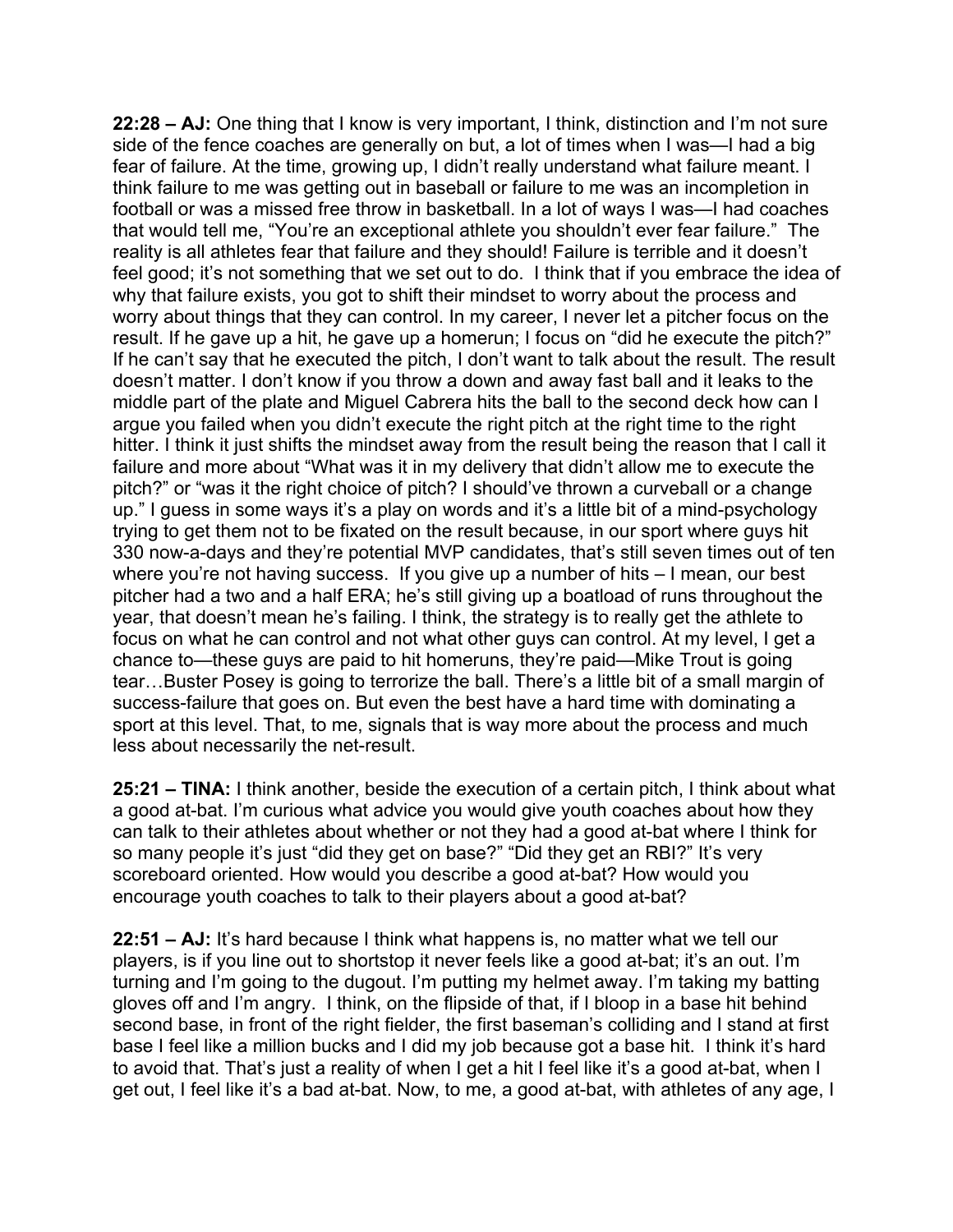would say, "Did you get a good pitch to hit? Did you recognize the pitch?" Obviously, as you get older it's about recognizing fastball versus slider or change-up or curveball or whatever. A little younger it's not—it doesn't work for T-ball, it's not going to work for maybe the first level of coach pitch or player pitch. "Did I get a good pitch to hit? and "Did I put a good swing on it?" Those are—that's all I can control. I can't control a lot of what happens. I can't control the centerfielder racing to left-center field the way that Carlos Gomez or Jake Marisnick, my guys, do and robbing a hit. That's out of my control. Did I get a good pitch to hit? Did I put a good swing on it? Did I recognize the pitch? That, to me, is what defines a good at bat. Now, because if I stop at "Did I get a good pitch?" if I swung at a ball over my head, it doesn't matter what the result is, I didn't do what I set out to do which is get a good pitch to hit. A good at-bat, we have these debates in our coach's room all the time: is there a strikeout that's a quality atbat? And, the answer is probably yes even though you're not going to convince a hitter to say, "Yeah, I…" you know, a World Series at-bat that was 11 pitches and I struck out. You're not going to get a lot of high-fives or you're not going to want the high-fives. You'll get it from your coach and you extended the pitching count, and you did a lot of positive things, but I don't want to hear that. I want a hit. That's what I want to do. Hitters want to hit. I think the encouragement comes from having a good plan and executing that plan and then you *have* to deal with the results, good or bad. Regardless of what happens. It's why baseball is one of the most mentally grueling sports out there along with golf, along with tennis. Some of the really fine-tuned things that you don't control everything in our sport that allows for success, if you can define that on the front end before the batting averages come out, before the all-star teams come out, before, maybe, the mom or dad that's keeping the team statistics is sending it around via emails now-a-days. That, to me, is…getting their mindset to understand you can have success and, a lot of times you're going to get the results you want, and sometimes you're not, but I'm fixated on repeating my process as often as possible during the season. I think you'll win at the end. You'll win over the course of an entire season.

**29:11 – TINA:** Yup. Excellent. I'm curious, AJ, you mentioned some of your stops in the big leagues where you weren't necessarily a manager, you know, with the Diamondbacks managing the minor league operations, the Director of Player Development, and scouting for the Padres. Can you share with our audience a little bit about what you were looking for in players in those different roles? How much did some of this mentality of the ability to focus on what a player could control were you looking for in a player? That side of things: the mental side not just the physical side.

**29:44 – AJ:** It is. The different roles are different. When I was Director of Player Development I got to know the players a lot better than you do when I ran the scouting department in San Diego it was a little less personal. Your viewing – the scouts are generally looking at physical tools, they're looking at how—bat speed and power and running speed and arm strength, your defensive flexibility and things like that. I think it's a little bit more of a… the scouting sense is a little bit more tools and the things how they relate to the game. I think when you're talking about player development then you insert the scouting part plus the application of the mental aspects of the game: the make-up, the fortitude for each player and trying to maximize his potential. I enjoyed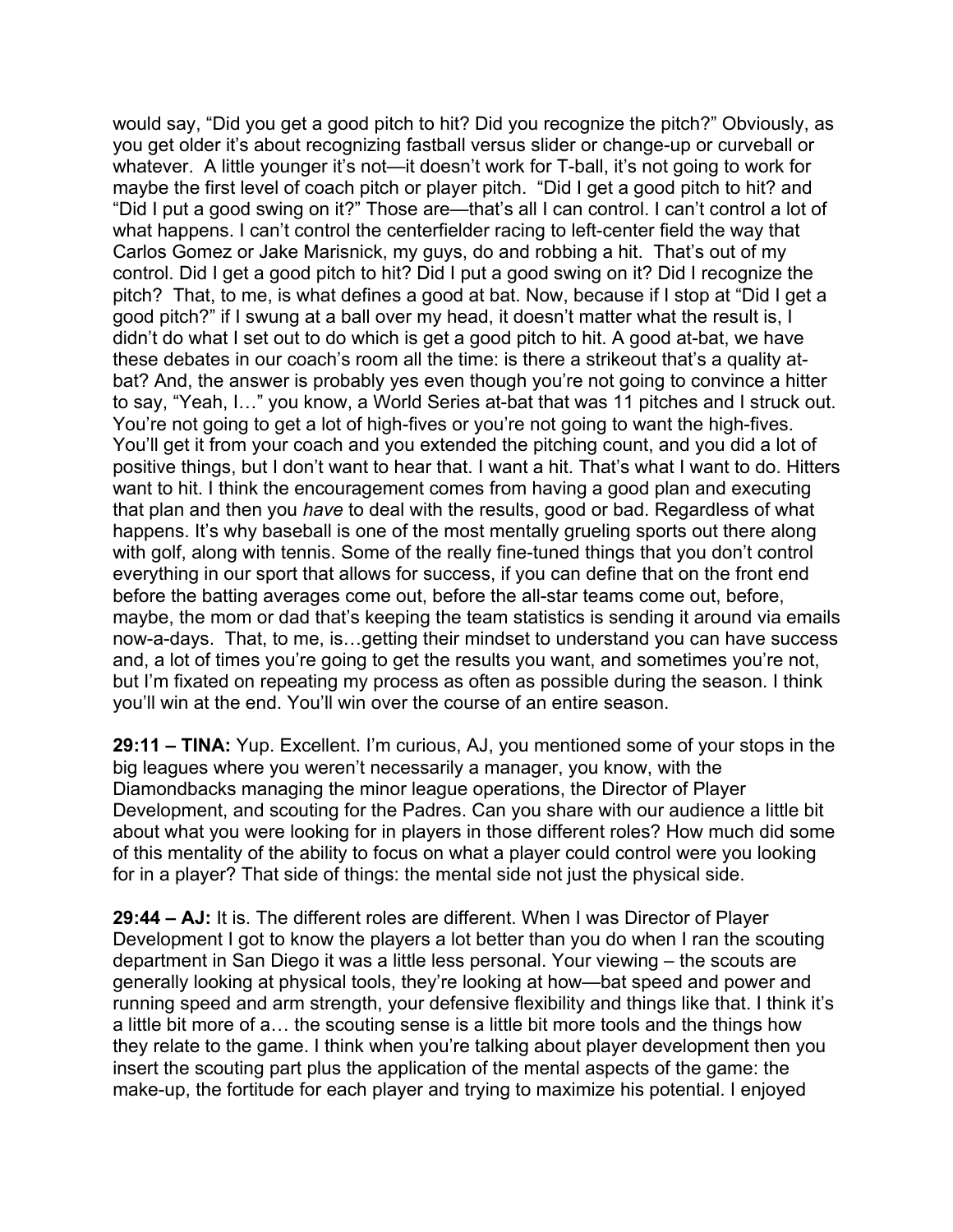seeing the players; you view players from different ways based on your job description. As a manager, I have just a touch of a different relationship to the players compared to the hitting coach. The hitting coach sees the raw player in the cage distraught over being one for his last 19. Or, on the flipside, our pitching coach sees our potential Cy Young award winner, Dallas Keuchel, who's dominating the league and he's as confident in his practice as any player I've ever been around. You deal with different spectrums based on your job. For me, I always looked for – the make-up was always important, the---and it's not just try hard make-up; it's not just the guys that put in the hours. There's an application to how we combine the physical attributes; talents that we've been given, how we've nurtured those and, ultimately, how we compete and how we view ourselves and how we view the sport. I think that when you look at all those, when you're dealing with professional athletes you can't slip in too many of those categories. You're looking for a leap across the board. Those are the guys that get through the minor leagues; they get to the big leagues. They establish themselves as long time major leaguers because they're elite at virtually all of those categories. They may not have the best arm, but they can obviously throw. But they may not have the best speed, but they're applicable for the position they play. And, I think, when --- that doesn't mean you need perfect players. If you're a parent of a kid who is a college or professionally – being recruited by colleges or going professionally – doesn't' need to be perfect; you need to be your best at those levels and then you get factored in based on the big talent pool in the universe and where that's going to be. But you won't reach the highest spot you can get if you don't bring your best.

**32:45 – TINA:** Yup. One of the things that we encourage high school athletes to be is something we've coined as a Triple-Impact Competitor that makes himself better, but also makes his teammates better and actually leaves the sport better than he found it. It's sort of improving himself, his teammates and the game. I think at the high school level people are pretty self-focused and really wanting to get the best and maybe they're working out extra, watching video, you know, going to extra camps. Maybe they even have a special hitting coach outside of their team. There's a lot of focus on individual improvement. I'm curious if there are any players that, again, were teammates of yours or that maybe you're coaching now that you feel like really raise the game, not just for themselves, but for their teammates and the sport as a whole.

**32:32 – AJ:** Yeah. I think that type of impact—well, first of all, it's hard to find. I think we have one in Carlos Correa here and Jose Altuve both are exceptional, they play up the middle for us which is premium position in baseball. Their presence means a lot to the team. I think more…not so much about individual players as much as the attributes these guys that they showcase are consistency; they're not volatile guys that show up some days and don't show up other days mentally and physically. They're not guys that- --there's stability to these types of players. We had Jason Giambi when I was in Oakland. We had Mike Sweeney in Kansas City. Trevor Hoffman was that guy in San Diego. Where there was a reliability and a consistency every day when they showed up to the game or to the clubhouse that they were going to deposit good vibes, good presence, good energy onto the team and not withdraw too much from it. I felt like those attributes are things that you—they're hard to teach, they're not that hard to recognize –